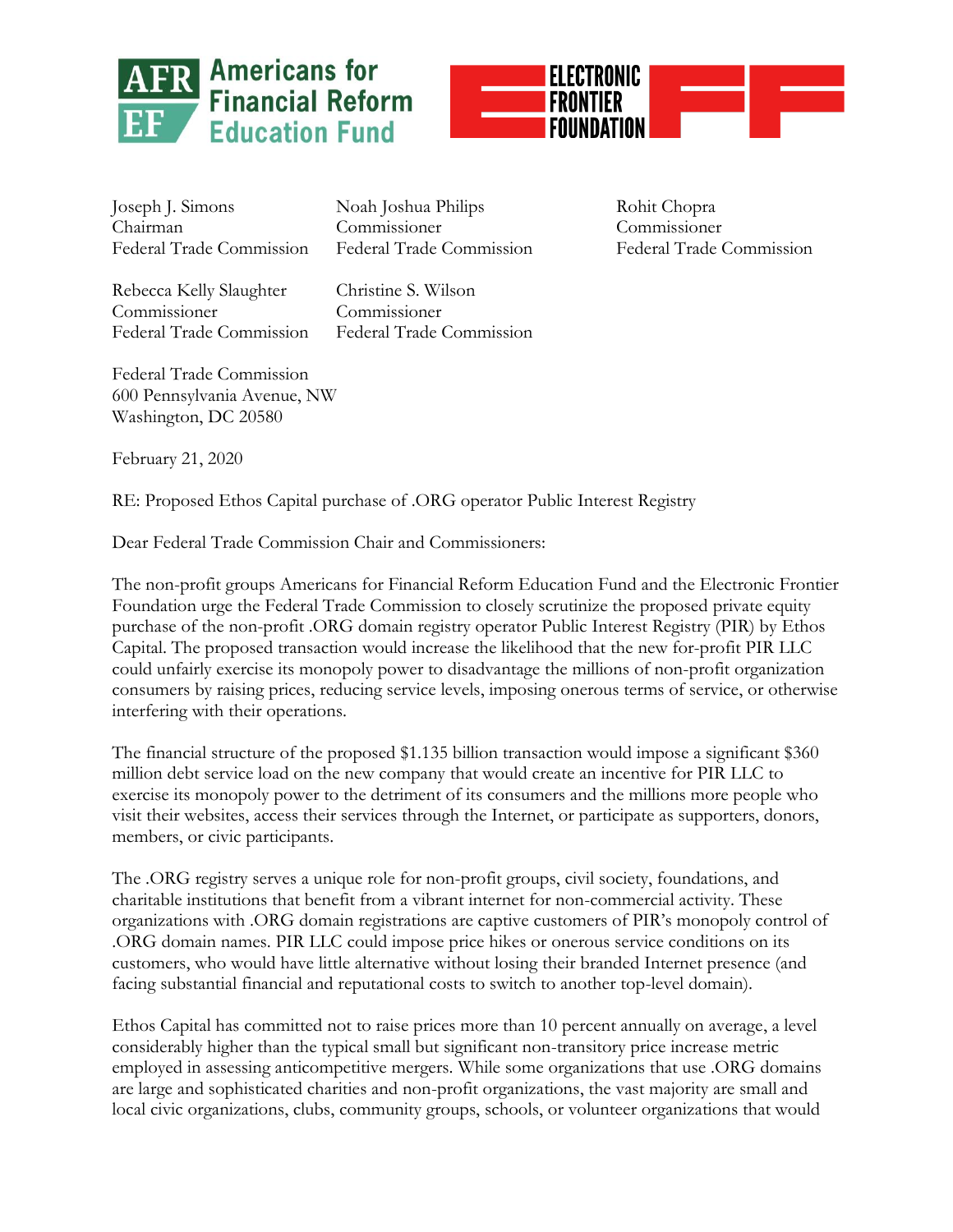be especially vulnerable to price hikes, service disruptions, newly imposed conditions, or new service solicitations.

The transaction's private equity-imposed debt load would likely prevent PIR LLC from relying solely on PIR's existing business model of charging modest annual fees to non-profit organizations for .ORG domain registrations. The attached correspondence to the Internet Corporation for Assigned Names and Numbers, which coordinates the operation and maintenance of the internet's domain name system, describes how the financial terms of the transaction are likely to force PIR LLC to take advantage of its monopoly position to pursue new revenue streams and business models that harm its consumers.

PIR LLC is likely to raise prices to unsustainable levels; impose new service charges; reduce technical upkeep that could impair web connectivity or non-profit email traffic; or pursue other business strategies that could undermine the independence of non-profits, including suspending or transferring domain names in a censorship-for-profit strategy that has been used by other domain registries and internet companies. Ethos Capital may have other, as yet undisclosed, strategies to extract new revenues from additional services or conditions imposed on its customers. There is also the danger that, given the nature of the business at issue, such strategies could threaten the privacy or data integrity of the non-profits that depend on the domain, or of their members or users. PIR's promise to create a "stewardship council" that will be subordinate to its board of directors does not allay these concerns, as such councils have historically been ineffective and powerless in practice.

The proposed Ethos Capital purchase and for-profit conversion of PIR would have wide-ranging impacts to the millions of non-profit or non-commercial organizations that use .ORG web domains that enable a functioning civil society necessary to fulfill charitable missions and foster civic engagement. The Federal Trade Commission should carefully investigate and scrutinize the proposed transaction to determine whether it runs afoul of antitrust, consumer protection, or other competition-related statutes or regulations.

Sincerely,

Lisa Donner Cindy Cohn Executive Director Executive Director Americans for Financial Reform Education Fund Electronic Frontier Foundation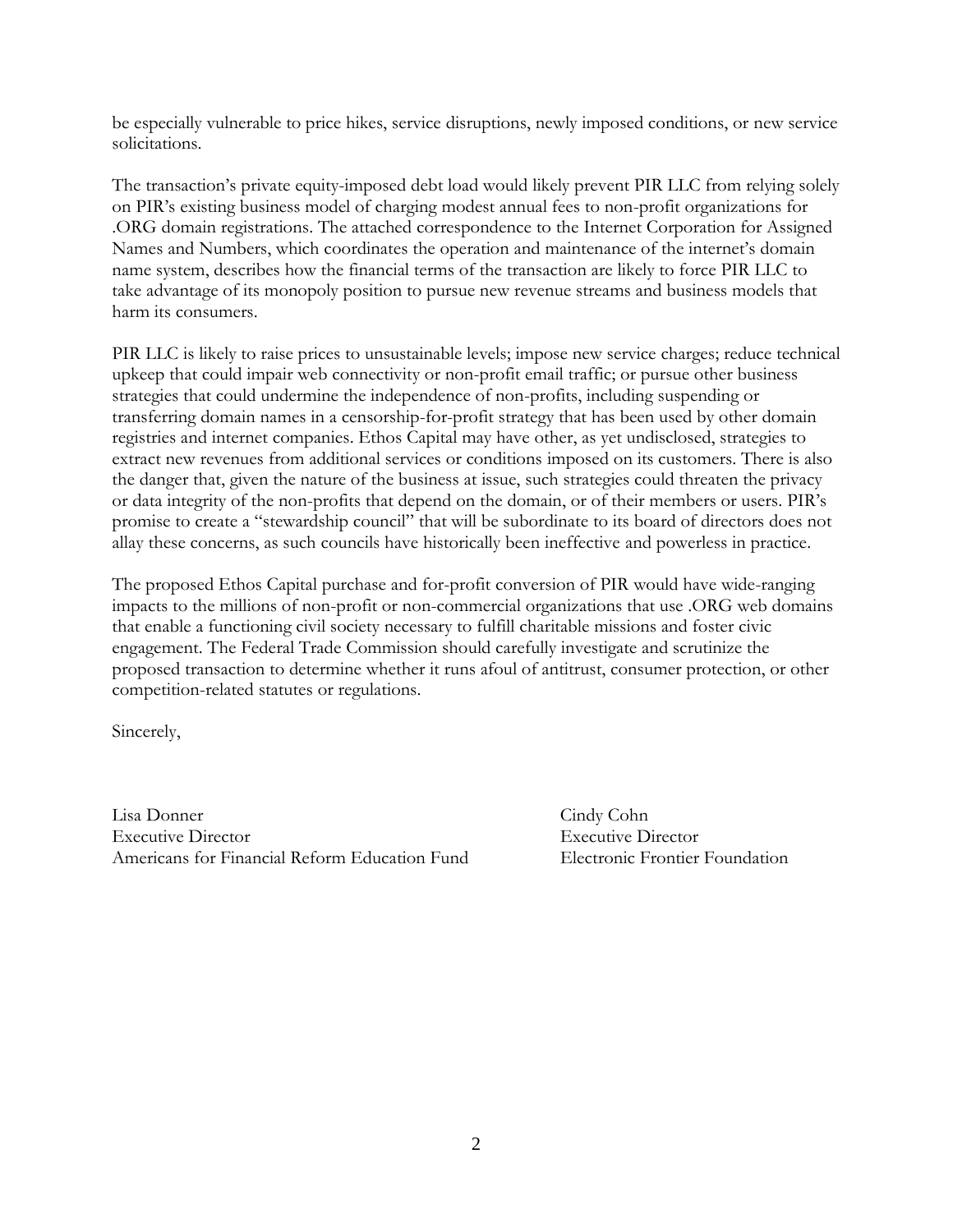

Maarten Botterman, Board Chair Göran Marby, CEO Internet Corporation for Assigned Names and Numbers

February 21, 2020

Dear Chair Botterman and Mr. Marby:

The proposed private equity-backed sale of the non-profit .ORG domain registry operator Public Interest Registry (PIR) poses substantial risks to millions of non-profit organizations and other noncommercial groups, their hundreds of millions of supporters and constituencies, and to a functioning civil society necessary to fulfill charitable missions and foster democratic participation. One of the undersigned groups, the Electronic Frontier Foundation, has written to you previously to share the concerns of non-profit organizations and Internet users about this proposed transaction. EFF and Americans for Financial Reform Education Fund write today to raise additional concerns regarding the financial terms of the transaction and the long-term financial viability of PIR to continue to fully serve PIR's unique mission.

PIR's recent announcement of pricing restrictions and a "stewardship council" do not address these concerns. ICANN should withhold consent for the change of control of the .ORG registry unless and until ICANN can fully assess the financial terms of the transaction. If PIR and Ethos Capital, the entity seeking to buy it, cannot address these financial concerns, then ICANN should use its contractual authority to reject the change of control, and begin an open public process for selecting a new .ORG registry operator.

We were pleased and encouraged to see ICANN request additional information from the Internet Society (ISOC), the current parent organization of PIR. Your letter of 13 February to ISOC's Chairman recognized that ISOC's 2002 commitments to the Internet community, including a promise to respond to the non-commercial community in the operation of the .ORG registry, remain vital today. The letter shows that ICANN is working to protect .ORG registrants from exploitation as part of its role to ensure the stable operation of the DNS. In that spirit, we offer the following additional observations.

Ethos Capital and ISOC have provided few details on the transaction to the public. But the financial terms of the takeover—especially factors that are unique to private equity purchases—are of paramount importance in determining whether PIR LLC can continue to be an economically viable entity that can fulfill its current mission to provide registry services for non-commercial registrants solely through its current business model and revenue stream.

Ethos Capital and ISOC have revealed the PIR purchase price (\$1.135 billion) and that it will be partially financed with a \$360 million term loan. Private equity leveraged buyouts typically are financed with debt, the leverage in leveraged buyouts. The debt from these transactions is imposed on the target firm (here PIR LLC), which must repay the loan from its operating revenues. In addition, many private equity firms extract other fees, requirements, or even additional dividends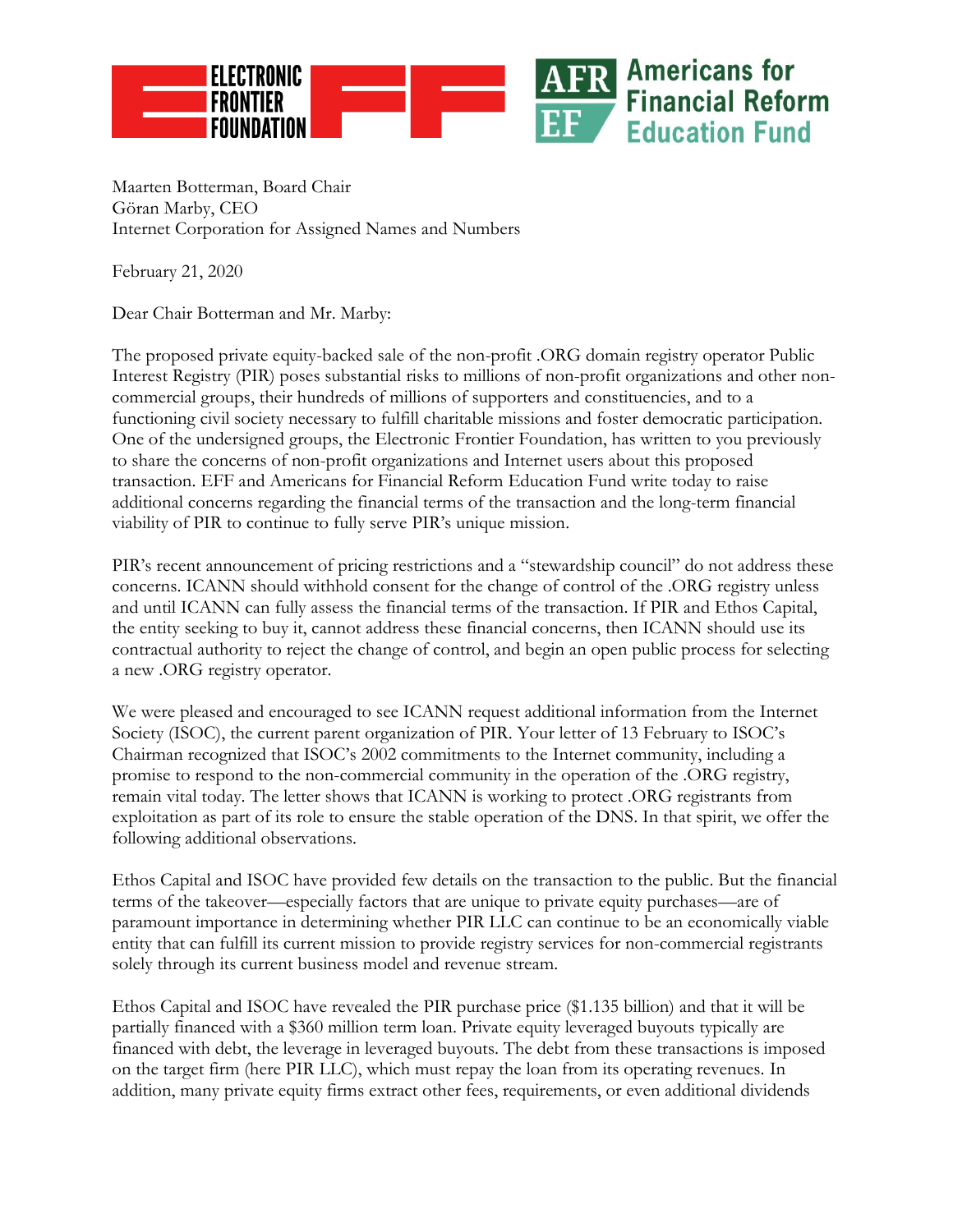financed by more debt that add to the costs imposed on the target firm. The target firms often pursue severe cost cutting, including reducing service quality, and price hikes to generate revenues for their private equity owners.

Many companies acquired by private equity have collapsed under the weight of debt and fees from the leveraged buyouts and been liquidated in bankruptcy. These impacts have been especially pronounced for entities that have a public service mission like PIR. For example, Philadelphia's Hahnemann University Hospital was shut down after its private equity owners looted its real estate and overburdened the vital safety net hospital with debt. The private equity industry takeovers of about 800 newspapers led to widespread layoffs, shuttering smaller papers, and curtailing local news coverage that undermined the public mission of fostering informed democratic accountability and government oversight. ICANN must critically examine the specifics of the financial terms of the Ethos Capital transaction to assess the impact the deal may have on PIR's future ability to operate the .ORG registry reliably and securely.

PIR's current business model and operating revenue are insufficient to service even the disclosed debt load alone. Over the most recent five years, PIR had average annual operating income of \$35 million (peaking at \$45 million in 2018). ISOC recently disclosed that the interest payments would be \$24 million the first year and then decline (but by an unspecified amount). Twenty-four million dollars would represent about half of PIR's peak income and two thirds of typical operating income, leaving little to invest in operations or deliver to Ethos Capital (less than 2 percent of the purchase price). More importantly, at the end of the loan term, PIR would still have to repay the \$360 million principal. The total cost of the loan would amount to about \$460 million over 5 years (the typical business loan term), which far exceeds PIR's current net operating revenues over five years (even the peak earnings only generate \$225 million over 5 years).

It seems overwhelmingly likely that the private equity-imposed debt load would prevent PIR LLC from relying solely on PIR's existing business model of charging modest annual fees to non-profit organizations for .ORG domain registrations, especially given PIR's recent announcement that it will limit itself to fee increases of no more than 10 percent, compounded annually. PIR LLC will have to generate substantial additional revenue to service the debt, which could force PIR LLC to take advantage of its monopoly position to raise prices; impose new service charges; reduce technical upkeep that could impair web connectivity or non-profit email traffic; or pursue other business strategies that could undermine the independence of non-profits, including suspending or transferring domain names in a censorship-for-profit strategy that has been used by other domain registries and internet companies. Ethos Capital may have other, as yet undisclosed, strategies to extract new revenues from additional services or conditions on its customers.

The non-profit, non-commercial entities that have .ORG domain registrations are captive customers of PIR's monopoly control of .ORG domain names. The for-profit PIR LLC would have the ability and incentive to impose price increases or new service conditions on its customers who would have little alternative without losing their branded Internet presence (and face substantial financial and reputational costs to switch to another top-level domain).

The .ORG registry serves a unique role for non-profit groups, civil society, foundations, and charitable institutions that benefit from a vibrant internet for non-commercial activity. PIR and the .ORG registry have long provided a largely transparent and accountable forum for these non-profit registrants. The financial terms of the proposed transaction are extremely relevant to the future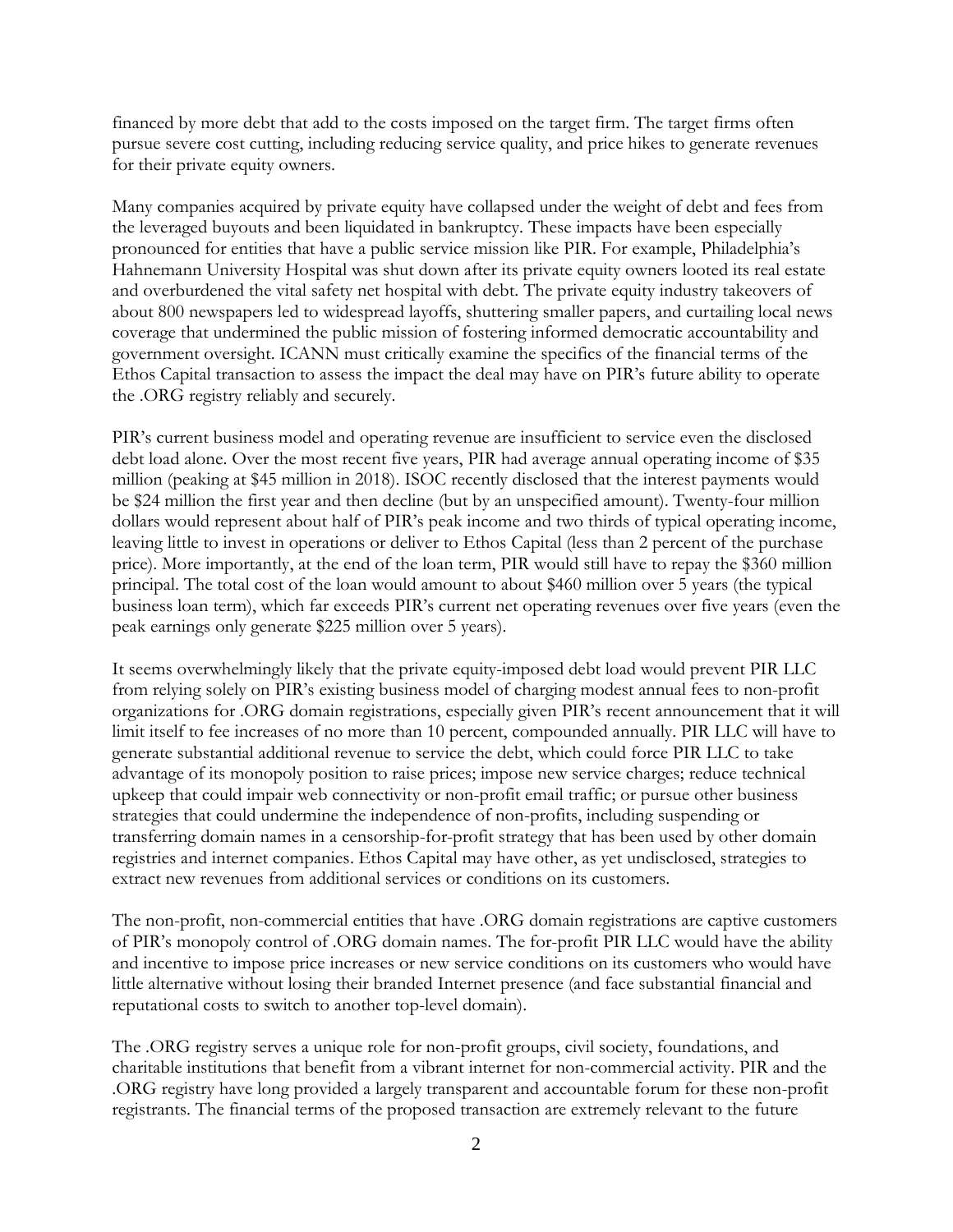economic viability of the proposed PIR LLC after its conversion to a for-profit entity. In addition to the disclosures it has already requested, ICANN should insist that Ethos Capital, ISOC, and PIR publicly disclose the following information to evaluate the terms of the financial deal:

- 1) Describe in detail the investors and firms behind the Ethos Capital-proposed purchase of PIR. Ethos Capital is a very new private equity firm, and its investors have been reported only in the media. These almost unknown entities will be the owners of the .ORG domain registry for 10 million non-profit groups worldwide. Which firms or entities are participating in the deal as equity partners? How much cash equity are Ethos Capital and every other investor or coinvestor each contributing to the proposed deal?
- 2) Will PIR LLC be able to service even the reported term loan (let alone other costs) under its current business revenue stream? When private equity firms purchase a target company through leveraged buyouts, the target company (in this case, PIR LLC) is responsible for repaying the loan that financed the transaction. ISOC reported that the interest-only cost of servicing the loan would be \$24 million the first year and then decline (an unusual structure for interest-only payments). The total \$460 million cost of repaying the loan includes repaying the \$360 million in principal as well as the interest payments, far above PIR's most recent five-year net operating revenue of about \$175 million. PIR had \$35 million average net operating income over the past five years, peaking at \$45 million in 2018. The interest-only payments would take two-thirds of typical net earnings and even half of peak net earnings, leaving little or no capacity for PIR to generate other revenues for Ethos Capital or to invest in operations. Ultimately, PIR also would have to repay the \$360 million in principal after the fifth year (the typical business loan term), creating a \$380 million obligation in 2024. What is the interest rate/basis points, duration/term, any origination or other fees, payment schedule, and any other relevant terms or conditions on the \$360 million term loan and the annual cost for PIR LLC to service this debt?

## 3) Are there any other currently undisclosed costs or obligations that Ethos Capital's purchase of PIR would impose upon the future operations of PIR LLC?

- a. What costs may be associated with any other credit or financing obligations? PIR has reported that Ethos and its investment partners are providing all the balance of the \$1.135 billion purchase price in cash equity, or \$775 million in cash. Most private equity purchases have higher levels of leverage (about 60 percent), and it is possible that the PIR purchase involves additional debt or credit instruments beyond the reported term loan. Ethos and PIR should be required to describe in detail the terms and conditions of any other credit instruments related to the purchase of PIR, including any non-cash equity credit, borrowing, equity issuance or any other financing.
- b. What costs might be imposed by any other fees, services, or other ongoing costs *included in the transaction?* Some private equity purchases include requirements to use particular business advisors or consultants, incurring additional costs on the target firm,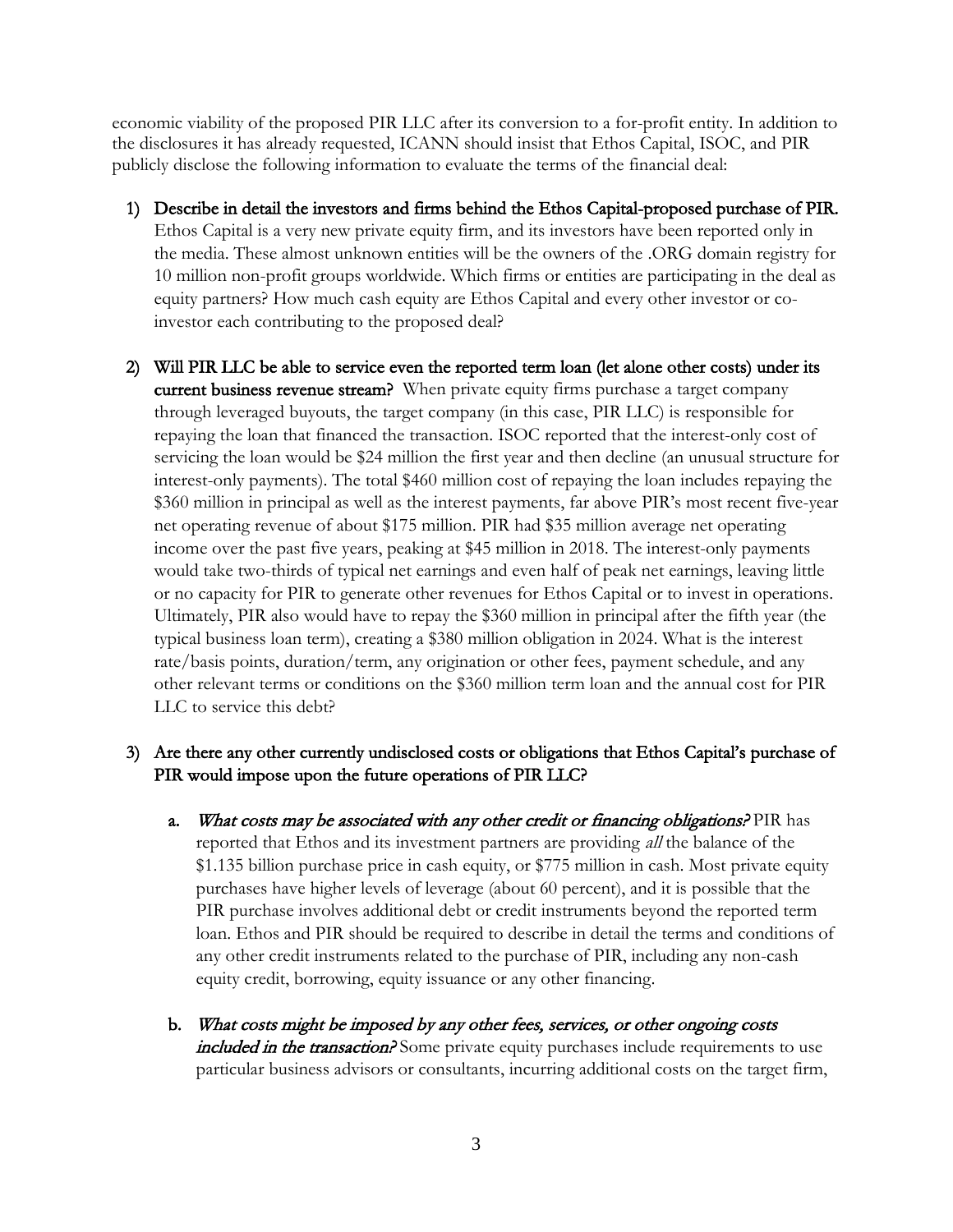or other consulting or management fees. Ethos and PIR should be required to detail any and all fees, services, or other ongoing projected costs related to the transaction.

- 4) What is Ethos Capital's projected revenue model for PIR LLC? PIR currently has 10 million subscribers with .ORG domain names that pay about \$10 annually. This has generated just over \$90 million in annual revenue, but with about \$45 million in operating income in 2018 (and far less in earlier years) according to its annual report. The overwhelming majority of its current revenues come from .ORG registrations, but the total number of those registrations has been declining slightly in recent years—especially for new .ORG registrations, which fell 7 percent annually since 2015. Ethos has promised not to raise prices more than 10 percent annually. If the transaction costs from debt and other imposed costs exceed operating revenues, how will PIR remain solvent given its promise?
- 5) Did PIR make provisions in the proposed takeover to limit future transaction-related expenses? Many private equity firms require target portfolio companies to pay "dividend recapitalizations" to the private equity firm that are funded through additional borrowing. Some private equity firms require that portfolio companies purchase goods or services from other affiliates or subsidiaries. These can impose significant additional costs on target firms like PIR LLC. Did PIR management secure legally binding commitments that Ethos Capital will not take out a dividend recapitalization? And did it establish binding conflicts of interest policies to prevent PIR LLC from being forced to enter contractual business arrangements with Ethos Capital affiliates? In particular, a number of people closely involved in the management of both Ethos and PIR also have substantial connections to the registry operator Donuts. Will Ethos require PIR to contract with Donuts for any registry services?
- 6) Did PIR include provisions for the business operation, non-profit mission, or other operational concerns for any future sale of PIR LLC? Most private equity firms aim to own a portfolio firm for a limited amount of time, typically 5 to 7 years, before creating an independent company (either a private or public company) or selling it to another investor or corporation. While Ethos, PIR, and ISOC have contended that PIR LLC will continue to fulfill PIR's non-profit mission with a commitment to minimal price hikes and a stewardship council, did PIR or ISOC include any operational pre-conditions for any future sale of PIR LLC to investors, companies, or other private or public offerings?
- 7) Did Ethos Capital provide any financial inducements or remuneration to the PIR or Internet Society board, executives, or management? Many private equity buyouts occur in partnership with management—including, it appears, the PIR purchase. In many cases, the existing management team receives financial consideration for completing the transaction. Ethos, PIR, and ISOC should be required to detail any financial provisions for the PIR and/or ISOC management, board members, or consultants, including any equity stakes, one-time bonuses, employment or board tenure commitments, retirement or other financial benefits, or any other related perquisites.